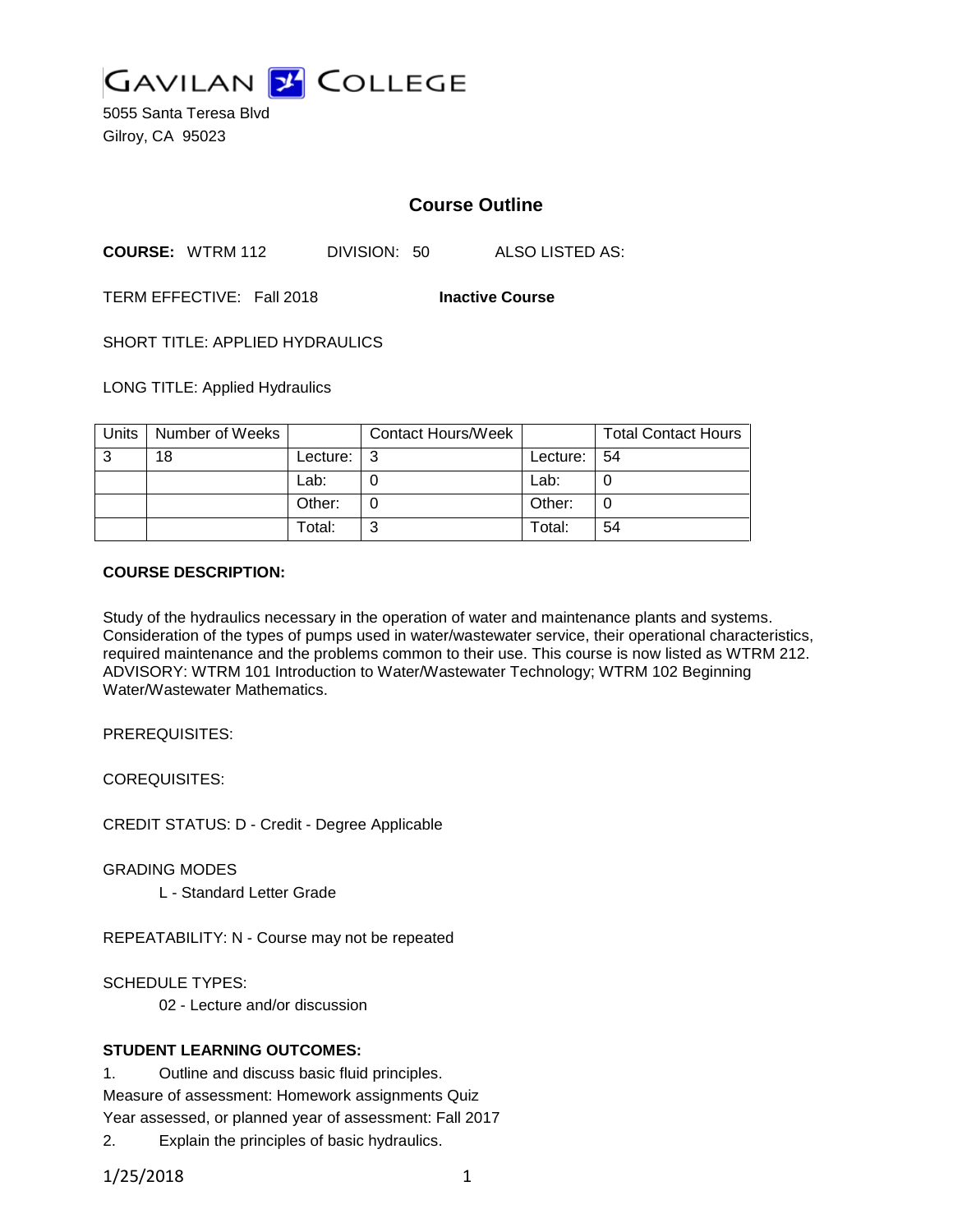Measure of assessment: Homework assignments Quiz

Year assessed, or planned year of assessment: Fall 2017

3. Describe the application and use of centrifugal pumps, rotary pumps, displacement pumps, and special service pumps.

Measure of assessment: Homework assignments Quiz

Year assessed, or planned year of assessment: Fall 2017

4. Explain the applications of hydraulic accumulators.

Measure of assessment: Homework assignments Quiz

Year assessed, or planned year of assessment: Fall 2017

5. Describe the power transmission application of hydraulics.

Measure of assessment: Homework assignments Quiz

Year assessed, or planned year of assessment: Fall 2017

6. List and describe hydraulic power tools used in the water industry.

Measure of assessment: Homework assignments Quiz

Year assessed, or planned year of assessment: Fall 2017

7. Explain the function and use of hydraulic cylinders.

Measure of assessment: Homework assignments Quiz

Year assessed, or planned year of assessment: Fall 2017

8. Explain the function and use of control valves.

Measure of assessment: Homework assignments Quiz

Year assessed, or planned year of assessment: Fall 2017

9. Describe the relationships between fluids, lines, and fittings.

Measure of assessment: Homework assignments Quiz

Year assessed, or planned year of assessment: Fall 2017

CONTENT, STUDENT PERFORMANCE OBJECTIVES, OUT-OF-CLASS ASSIGNMENTS

Inactive Course: 11/13/2017

6 Hours

Content: Basic fluid principles

Student Performance Objectives (SPO): Explain the foundation of fluid principles which support hydraulic theory.

Out-of-Class Assignments: Read Chapter 1 of Miller Book. Answer assigned review questions.

6 Hours

Content: Principles of basic hydraulics.

Student Performance Objectives (SPO): Describe the practical application of water hydraulic theory in a water utility environment

Out-of-Class Assignments: Read Chapter 2 of Miller Book. Answer assigned review questions. 6 Hours

Content: Centrifugal pumps, Rotary pumps, displacement pumps, and special service pump applications. Student Performance Objectives (SPO): Explain the construction, and operation of different types of pumps used in the water industry

Out-of-Class Assignments: Read Chapters 3-6 of Miller Book. Answer assigned review questions.

3 Hours

Content: Hydraulic Accumulators

Student Performance Objectives (SPO): Describe the different storage devices that store liquid under pressure and explain how liquid stored under pressure can be used to accomplish work.

Out-of-Class Assignments: Read Chapter 7 of Miller Book. Answer assigned review questions.

3 Hours

Content: Power transmission application of hydraulics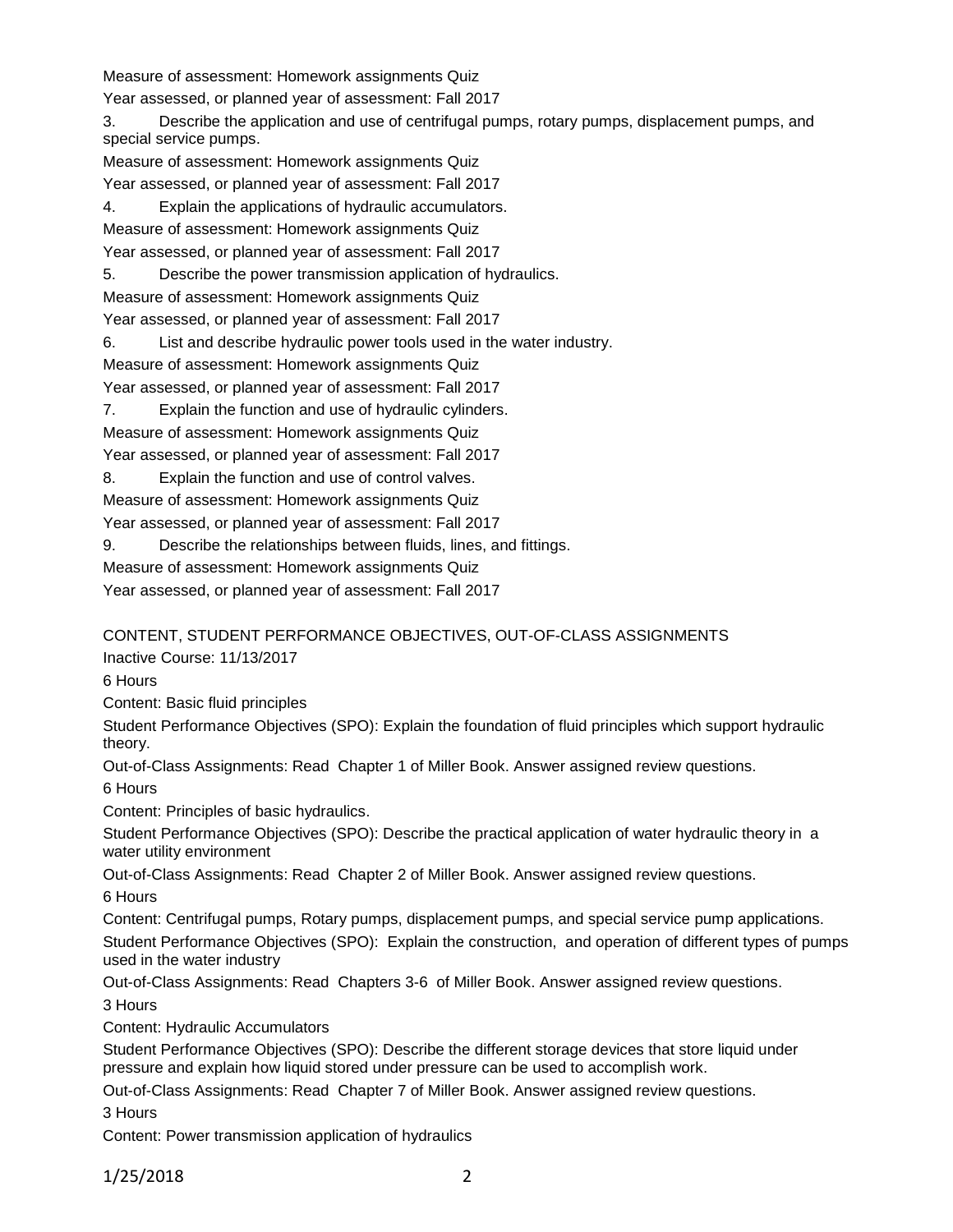Student Performance Objectives (SPO): Describe fluid drives and liquid drives involving couplings and explain how they work.

Out-of-Class Assignments: Read Chapter 8 of Miller Book. Answer assigned review questions. 6 Hours

Content: Mid-Term Exam - Review

Student Performance Objectives (SPO): Explain the principles and applications of basic hydraulic theory. Out-of-Class Assignments: Review concepts covered to date.

3 Hours

Content: Hydraulic power tools used in the water industry

Student Performance Objectives (SPO): Identify different hydraulic tools using hydraulis with an emphasis on tools used for pipe and appurtenance repairs.

Out-of-Class Assignments: Read Chapter 9 of Miller Book. Answer assigned review questions.

9 Hours

Content: Control Valves

Student Performance Objectives (SPO): Describe the applications of different types of hydraulic and pneumatic control valves used to control water levels

Out-of-Class Assignments: Read Chapter 11-12 of Miller Book. Answer assigned review questions.

9 Hours

Content: Fluids, Lines, and fittings

Student Performance Objectives (SPO): Discuss the key issues associated with the installation and specifications of fluid lines, and fittings used in a hydraulic environment, including water line specifications for services, and main water distribution.

Out-of-Class Assignments: Read Chapter 13-14 of Miller Book. Answer assigned review questions.

2 Hours

Final

### **METHODS OF INSTRUCTION:**

Lecture Presentation and Instruction Video presentations Guest Lecturer Off-site Field Trip Take-home work problem work sheets with sample problems to be graded and discussed in class.

### **METHODS OF EVALUATION:**

Writing assignments Percent of total grade: 0.00 % Course primarily involves skill demonstration or problem solving Problem-solving assignments Percent of total grade: 40.00 % Percent range of total grade: 40 % to 60 % Homework Problem Objective examinations Percent of total grade: 40.00 %

### **REPRESENTATIVE TEXTBOOKS:**

Recommended Representative Textbooks Rex Miller and Mark R. Miller . Industrial Electricity and Motor Controls, Second Edition, or other appropriate college level text. . McGraw-Hill Publishing,2013. This text is an industry standard text. ISBN: 9780071818698 Reading Level of Text, Grade: 11th Verified by: Dana Young Required Other Texts and Materials Rex Miller and Mark R. Miller, Audel Pumps and Hydraulics, 6th Edition, Wiley Publishing, ISBN: 0764571168. This text is a standard text in the water industry.